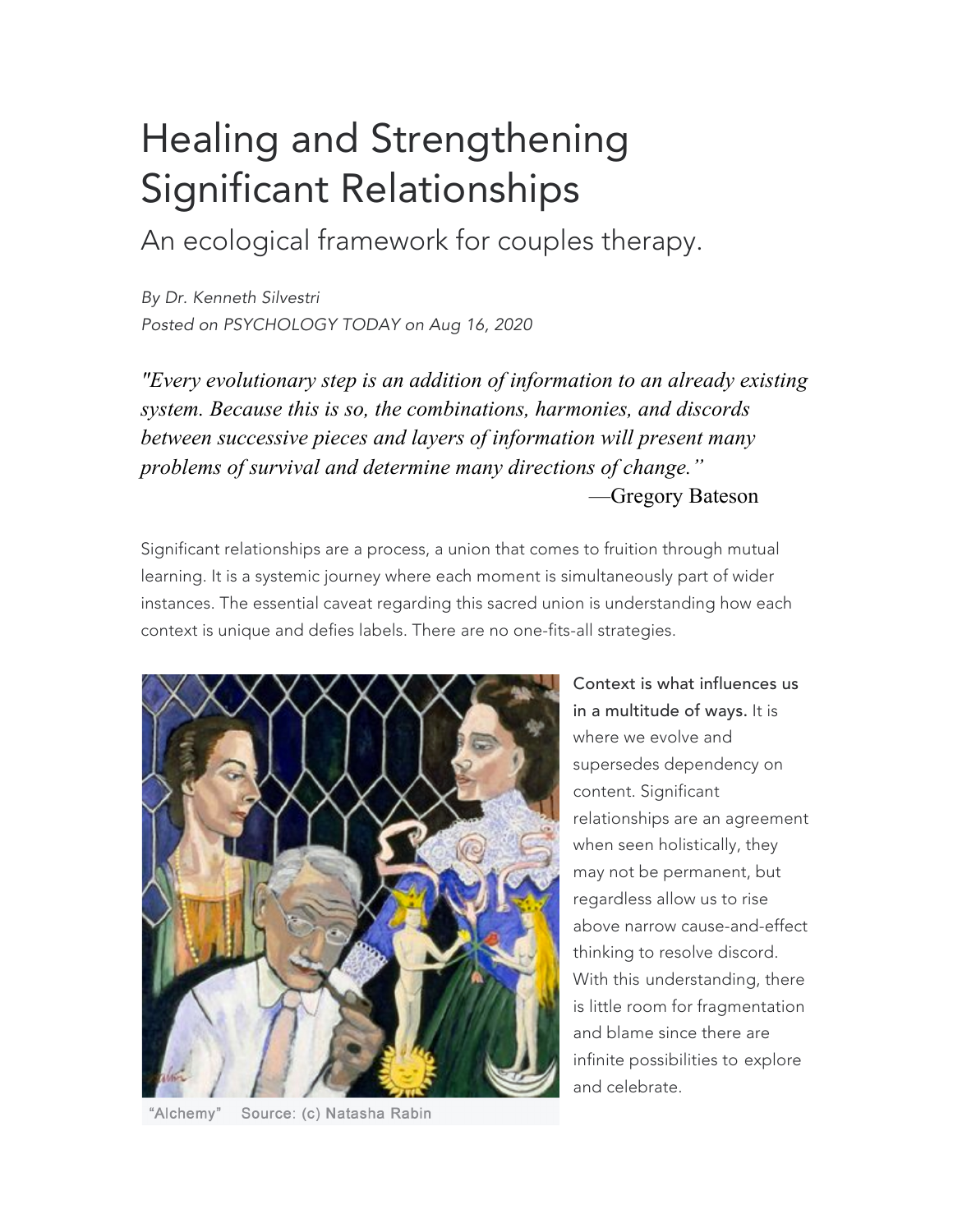This framework, which I have used successfully for the past thirty-five years in my Couples Therapy practice is based on recognizing that we are interdependent. "It takes two to know one." Learning about ourselves through dialogue with another, informs us about the many attributes and resources that we possess. It creates "liminal" opportunity that anthropologists describe as the exploration of new terrain through reciprocity and improvisation.

The quest to understand ourselves through the gift of relationships emanates from the legacy of how we have managed conflict in our lives. Conflict can produce creativity and is a segue to aesthetic rewards. Ask any artist about what motivates their work.

To enhance our relationships, it helps to know the workings of our Nervous System, which has two main parts and is defined as being Autonomic, (meaning that it is vastly automatic). There is a Sympathetic state, commonly called the fight-or-flight part, and there's the Parasympathetic part, which is the calm state. The largest component of this amazing system is our Vagus Nerve named for its Greek meaning of "wandering." This incredible nerve is true to its name, traveling throughout our body, from brain to gut, regulating our metabolism, heart rate and most importantly our emotional well-being. It is the nerve that glows with compassion, and unfortunately when compromised as a result of unresolved conflict, creates fear and insecurity.

When our HPA Axis goes into action, (the Hypothalamus Pituitary and Adrenal Glands, which are our central stress response system) the Hypothalamus releases corticotrophin, which binds with the Pituitary Gland and releases the Adrenocorticotropic hormone to stimulate the Adrenal release of Cortisol (ironically the Pituitary Gland can also release Oxytocin, the "cuddle hormone" when people bond). All this activates our fightor-flight defense response that threatens our Vagus Nerve. This makes us dumber since blood rushes to our appendages to get us to safety, not a good time to work on our relationships.

If we see our relationships as threatening or adversarial, we are sabotaging them. The Autonomic Nervous System does not differentiate between the loss of a loved one or not getting a parking space. Given the state of our society and world, it may not be healthy to be saving our life 24 hours a day and in an autonomic manner rather than creating an atmosphere that makes use of our potential to "cuddle."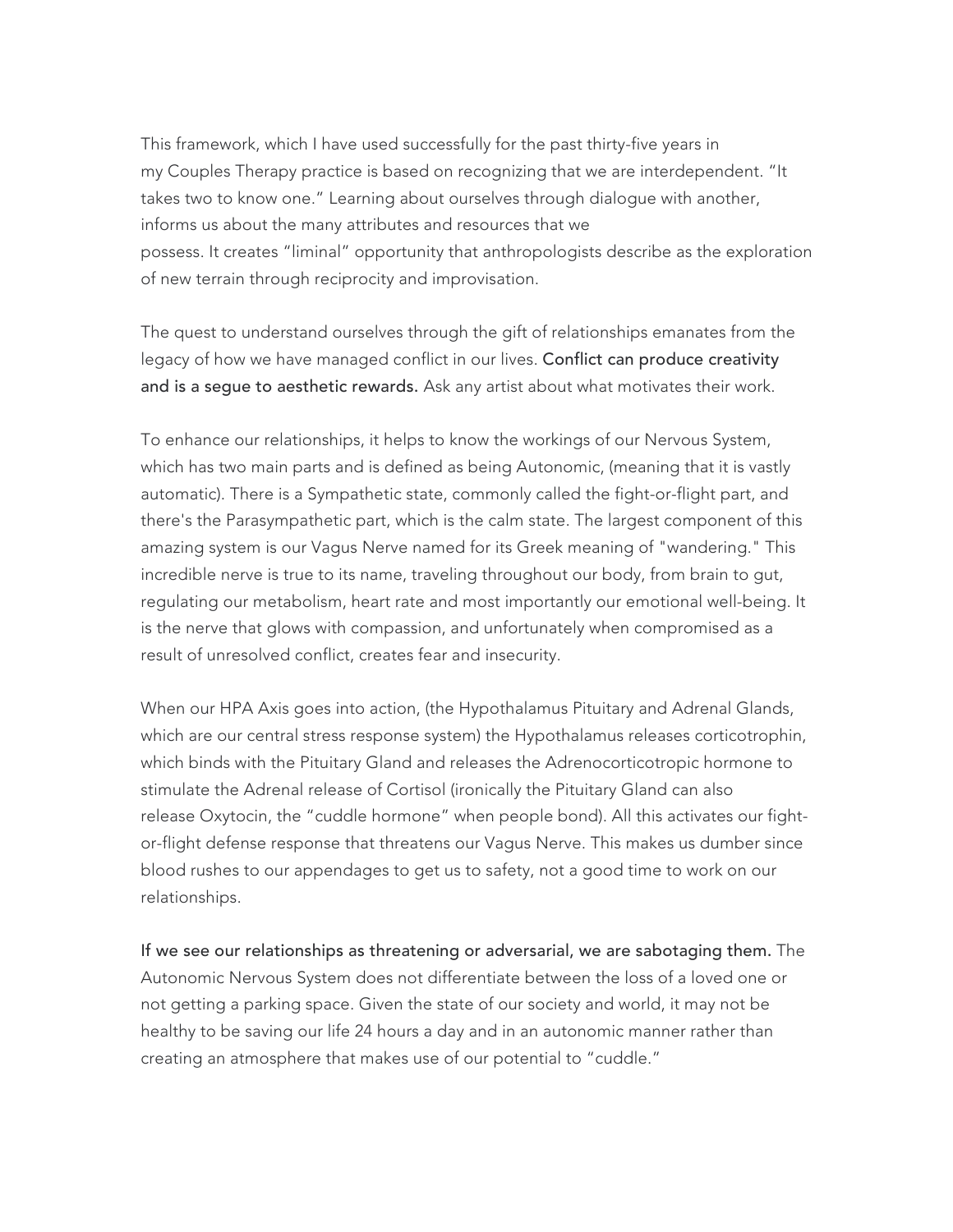Managing our Nervous System when experiencing conflict is obviously a high priority to help navigate relationships. The ability to recognize what sensations are occurring supports mutual learning which is essential in a healthy relationship. This awareness helps us to better recognize our strengths and resources to adjust, choose, and create from the many options that await us. I use various healing modalities in my practice that soothe the Nervous System, such as meditation, visualizations, Homeopathy, Qigong, Tai Chi, Aikido, Coherent Breathing to mention a few, all of which help produce an environment in which to find solutions that encourage healthy communication. This in itself, is a work of art.

We all have our core concerns and simultaneous desires to make a difference in our lives. The initial foundation for sustaining good relationships is being committed and not ambivalent to learning from each other. This is the only way to strive for producing contexts that will be equitable. Understanding our interdependency depends on collaboration that accepts individual legacies, diversity, lifestyle and views of the world.

When commitment and equity are established and beneficially maintained, our nervous system works properly and enhances our immune system, making it easier to have harmony in our everyday interactions and communication. We can form a synchrony when we are truly mutually connecting, which manifests in good vibrations that our species possesses and has access to if we so desire. This includes, especially for significant relationships, the hundreds of ways to get it on. From best friend to a shoulder to cry on, to sharing a walk in the park, to the nonverbal connections we long for, all of which bring closeness and forms a 24-hour type of foreplay leading to improved intimacy.

Here are some steps to an ecological approach to mutual relationships that I have learned and used over the years in Couples Therapy that can enhance your significant relationships.:

1) Accept that all relationships, especially significant ones, are a holistic process that depends on a non-ambivalent commitment to mutually learn from each other.

2) Establish and maintain equitable power and roles with regard to respecting each other.